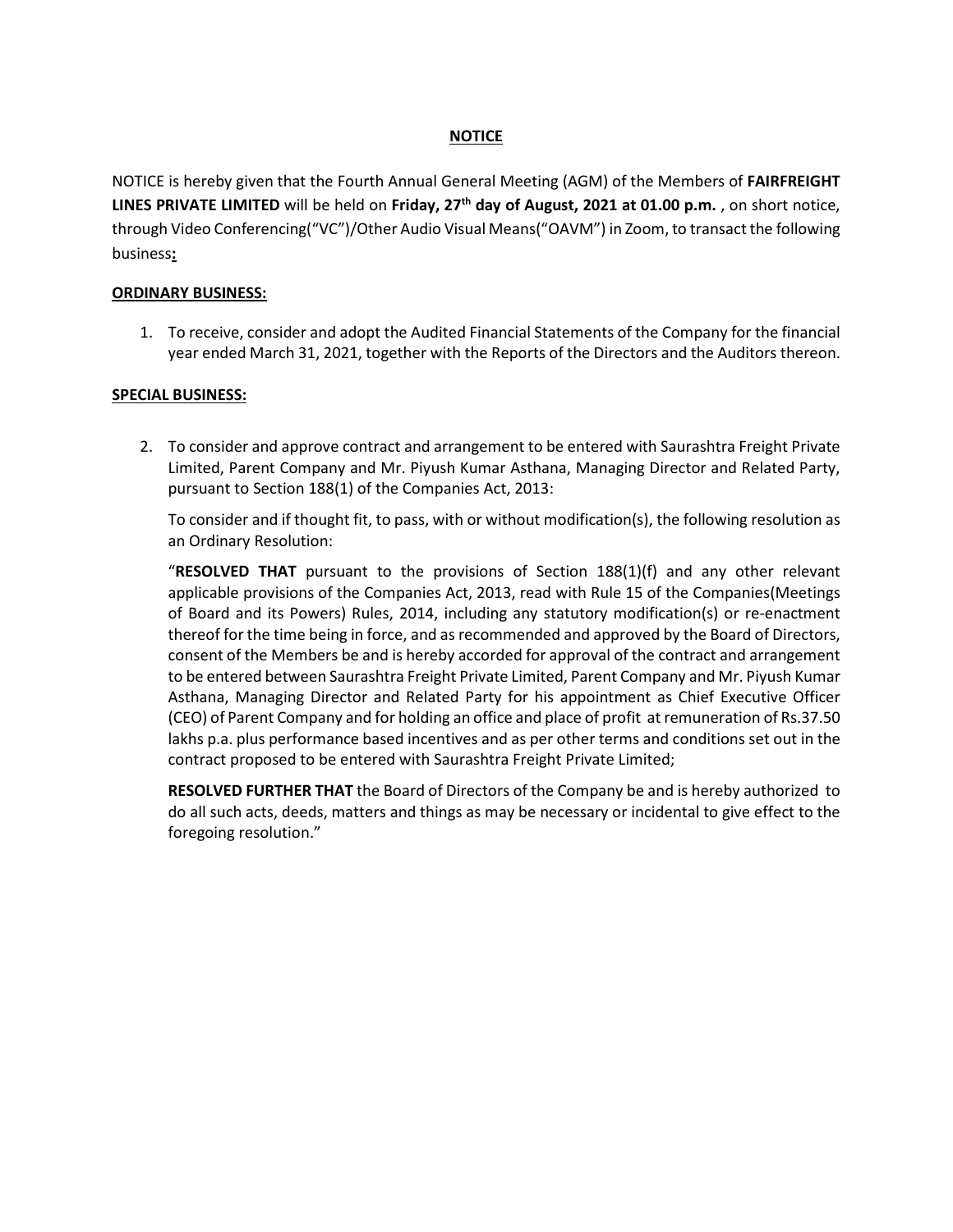# **NOTES**:

- 1. In view of the ongoing COVID-19 pandemic, the Ministry of Corporate Affairs (MCA) vide its General Circular No. 14/2020 dated April 8, 2020, General Circular No. 17/2020 dated April 13, 2020, General Circular No. 20/2020 dated May 5, 2020, General Circular No. 22/2020 dated June 15, 2020, General Circular No. 33/2020 dated September 28, 2020, General Circular No. 39/2020 dated December 31, 2020 and Circular no. 02/2021 dated January 13, 2021 (collectively "MCA Circulars"), have permitted companies to conduct AGM through VC or other audio visual means, subject to compliance of various conditions mentioned therein. In compliance with the aforesaid MCA Circulars and the applicable provisions of Companies Act, 2013 and rules made thereunder, the 4<sup>th</sup> AGM of the Company is being convened and conducted through VC. Members will be able to attend the AGM by joining the link https://us02web.zoom.us/j/87437096050?pwd=ek8rbXp6NTlqaEk2M08rV0hnYnZnQT09
- 2. Pursuant to the provisions of the Act, a Member entitled to attend and vote at the AGM is entitled to appoint a proxy to attend and vote on his/her behalf and the proxy need not be a Member of the Company. Since this AGM is being held pursuant to the MCA Circulars through VC/OAVM, physical attendance of Members has been dispensed with. Accordingly, the facility for appointment of proxies by Members will not be available for the AGM and hence the Proxy Form and Attendance Slip are not annexed to this Notice.
- 3. Corporate Members are required to send a scanned copy of its Board resolution authorizing its representatives to attend the AGM through VC/OAVM and to vote on its behalf.
- 4. Members attending the AGM through VC/OAVM shall be counted for the purpose of reckoning the quorum under Section 103 of the Act.
- 5. An explanatory statement pursuant to Section 102 of the Companies Act, 2013, setting out all the material facts and reasons in relating to the special businesses to be transacted at the meeting is annexed hereto.
- 6. Since the AGM will be held through VC/OAVM, the Route Map is not annexed in this Notice.

**By Order of the Board of Directors Registered Office: FAIRFREIGHT LINES PRIVATE LIMITED** 

65/C, 6<sup>th</sup> Floor, Mittal Tower, Nariman Point Mumbai: 400 021 CIN NO – U63090MH2017PTC296246 **PIYUSH KUMAR ASTHANA**  Place: Mumbai **(DIN: 07998568)**

Date: August 27, 2021 **CHAIRPERSON & MANAGING DIRECTOR**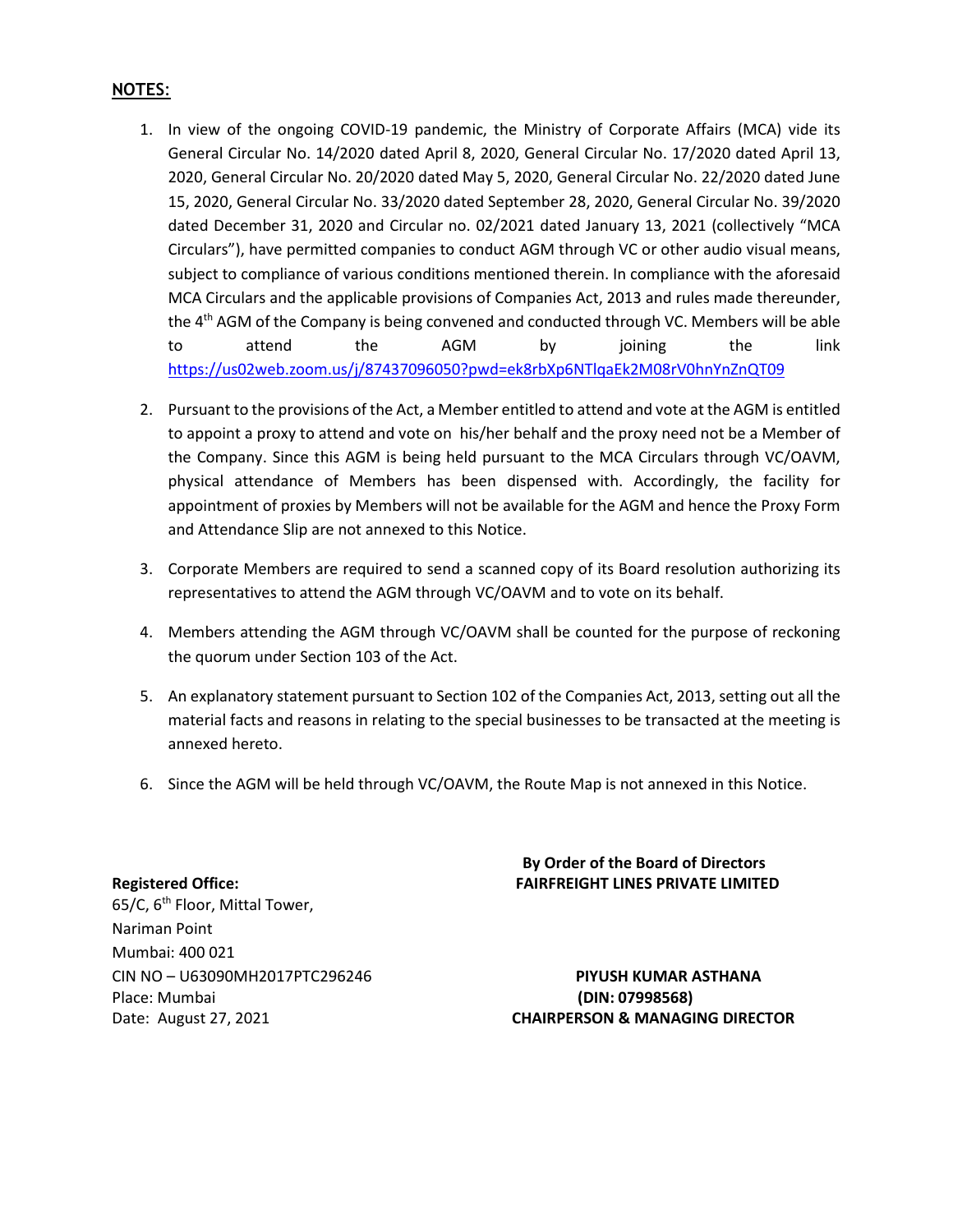### **EXPLANATORY STATEMENT PURSUANT TO SECTION 102 OF THE COMPANIES ACT,2013**

The following explanatory statement, as required under Section 102 of the Companies Act,2013, sets out all material facts relating to special business mentioned in the accompanying notice :

#### **Item no.1**

In Compliance with the provisions of Section 188 of the Companies Act, 2013 read with Rule 15 of the Companies(Meetings of Board and its Powers) Rules, 2014, including any statutory modification(s) or reenactment thereof for the time being in force, and as recommended and approved by the Board of Directors in its Meeting held on August 27, 2021, it is proposed to enter into contract or arrangement between Saurashtra Freight Private Limited(SFPL), Parent Company and Mr. Piyush Kumar Asthana, Managing Director and Related Party with respect to his appointment as Chief Executive Officer of SFPL and for holding an office and place of profit at remuneration of Rs.37.50 lakhs p.a. plus performance based incentives and as per other terms and conditions set out in the contract proposed to be entered with SFPL.

| <b>Particulars</b>                                                                                              | Information                                                                                                                                                                                                                                                                                                                                                                         |
|-----------------------------------------------------------------------------------------------------------------|-------------------------------------------------------------------------------------------------------------------------------------------------------------------------------------------------------------------------------------------------------------------------------------------------------------------------------------------------------------------------------------|
| Name of Related Party                                                                                           | Mr. Piyush Kumar Asthana, Managing Director                                                                                                                                                                                                                                                                                                                                         |
| Name of the Director or Key Managerial<br>Personnel who is related, if any                                      | Mr. Piyush Kumar Asthana, Managing Director                                                                                                                                                                                                                                                                                                                                         |
| Nature of Relationship                                                                                          | Mr. Piyush Kumar Asthana, Managing Director and Shareholder<br>of the Company is proposed to be appointed as Chief Executive<br>Officer(CEO) of Saurashtra Freight Private Limited, Parent<br>Company.                                                                                                                                                                              |
| Nature, Material Terms, monetary value and<br>particulars of the contract and arrangement                       | Mr. Piyush Kumar Asthana is currently drawing remuneration of<br>Rs. 97.03 lakhs as Managing Director of the Company. Apart from<br>this, he will be drawing a remuneration of Rs. 37.50 lakhs p.a.<br>plus performance based incentive as CEO of Saurashtra Freight<br>Private Limited, Parent Company in the nature of holding an<br>office or place of profit in Parent Company. |
| any other information relevant or important<br>for the members to take a decision on the<br>proposed resolution | Not Applicable.                                                                                                                                                                                                                                                                                                                                                                     |

The particulars of the proposed contract are as follows: